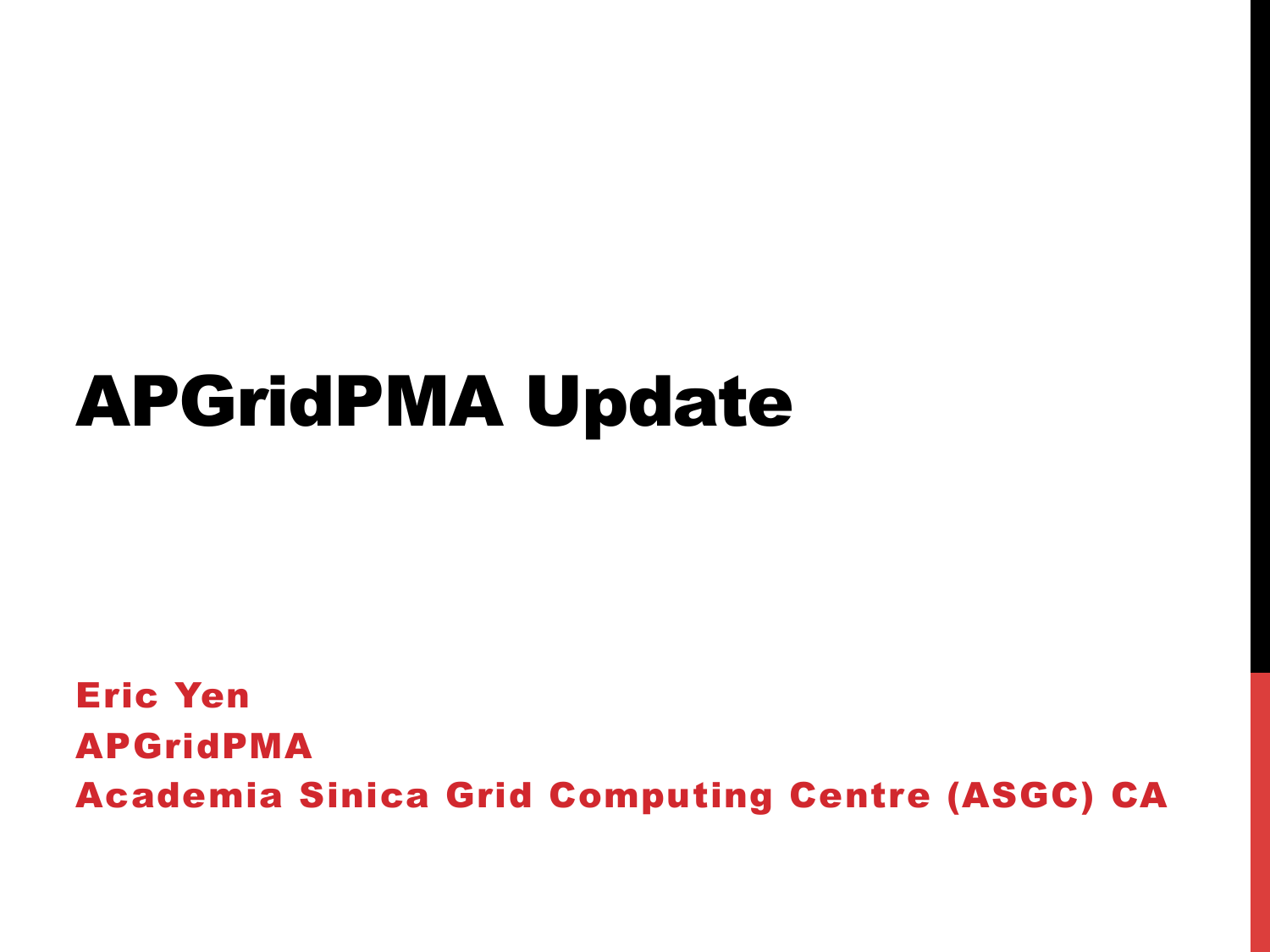#### General Status-



- **Chair and Vice Chair elected in March Meeting (March 2013)** 
	- Chair: Eric Yen (ASGCCA)
	- Vice Chair: Yoshio Tanaka (AIST)

#### • **Routine Gathering**

- Spring: Together with ISGC in Taiwan
- Fall: Collocated with related events (eg, APAN, PRAGMA)
- By Request: Whenever there is any special issue
- **Self-Auditing: every CA has to have self-audit report once every year**
- **Regional Catch-All CA: ASGCCA**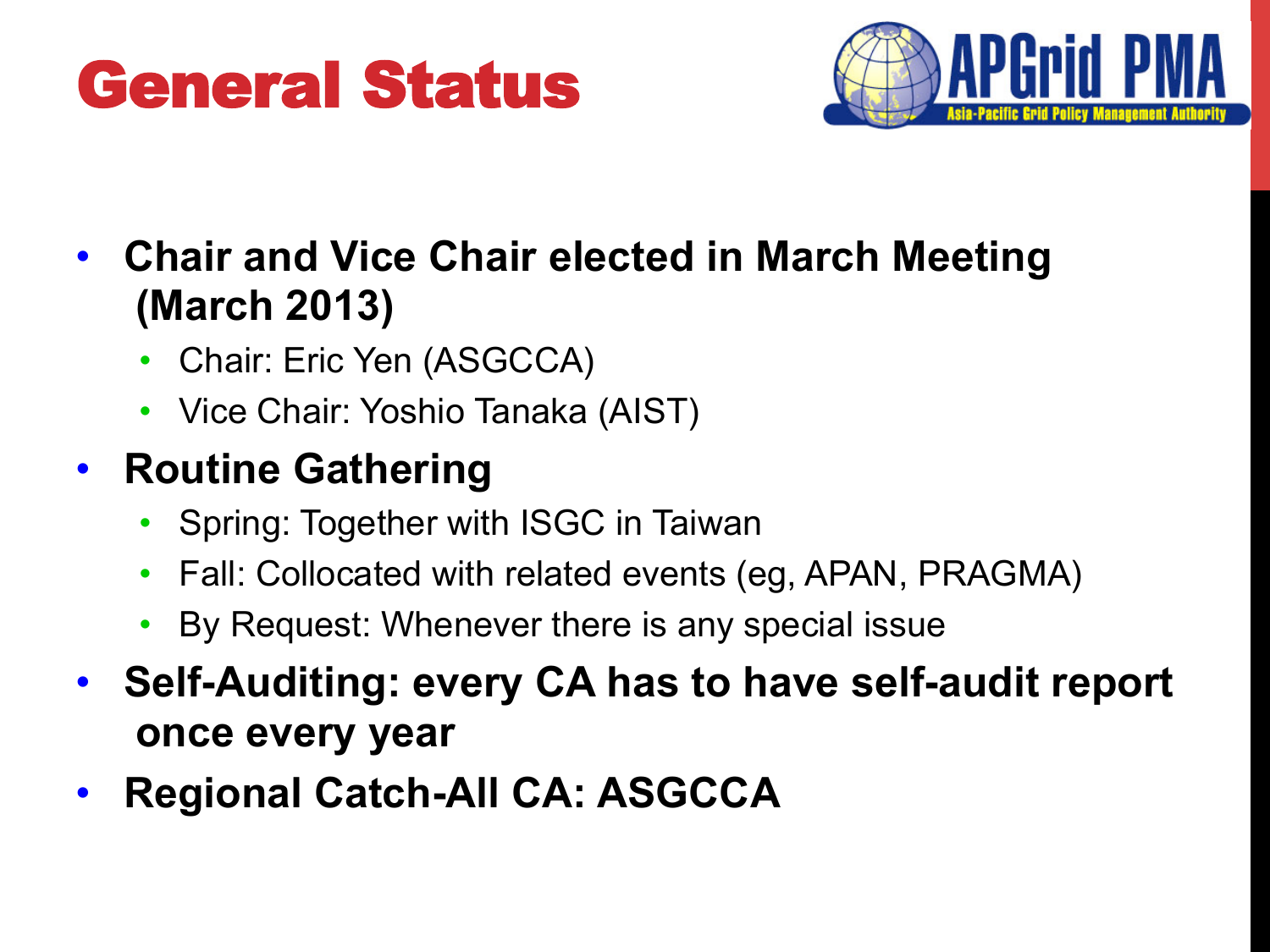## Member Status (I)



- **APAC Grid CA (AU): withdrawn from IGTF release since version 1.56 (31 March, 2014)** 
	- All RA and users were migrated to ASGCCA
- **AIST Grid CA (JP): withdrawn from IGTF release since version 1.55 (Nov. 2013)** 
	- Users had migrated to HPCI CA (NII)
- **12 Production CAs**
- **Countries served by RAs: Australia, Indonesia, New Zealand, Philippine, and Vietnam**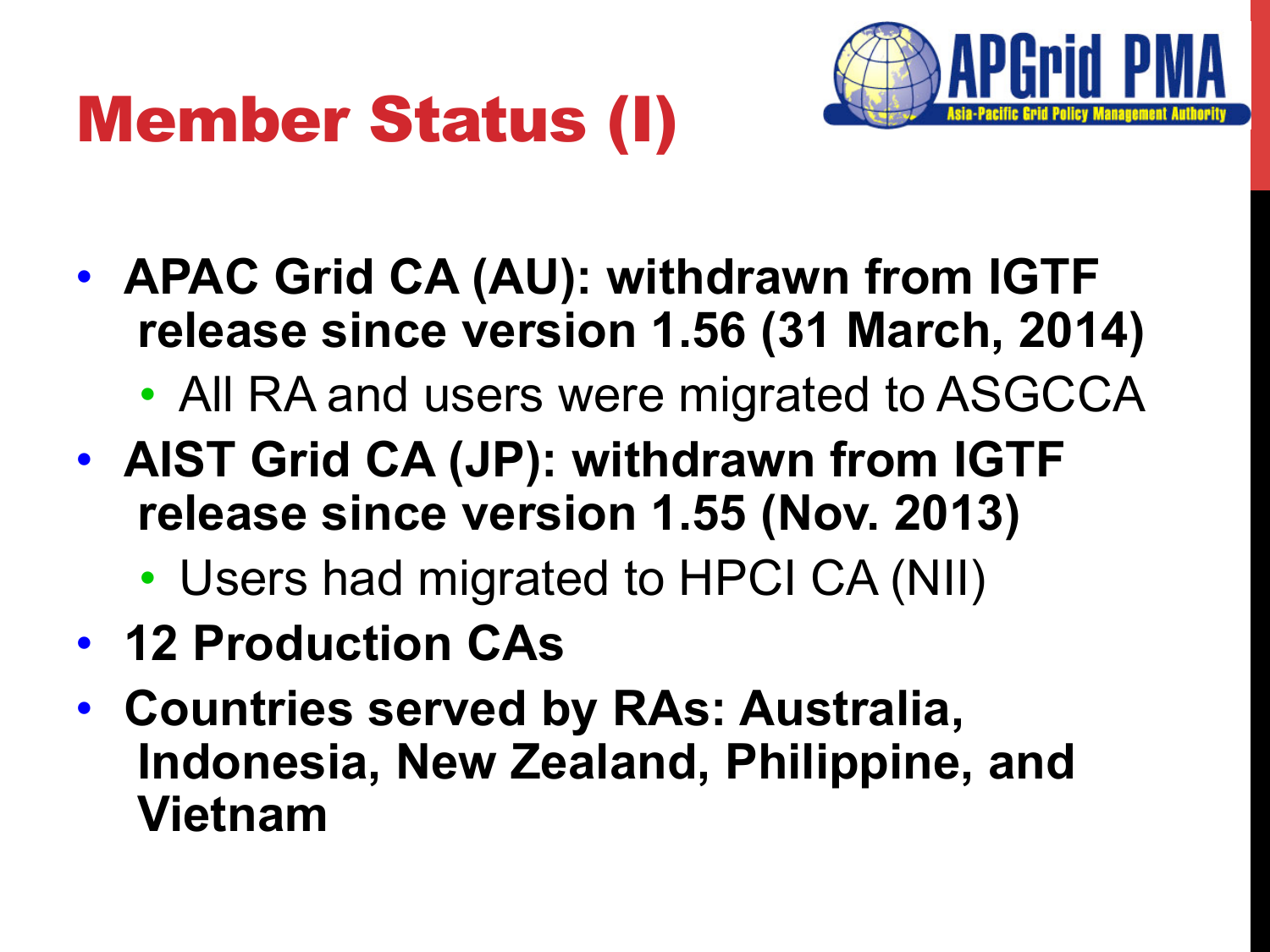# Member Status (II)



#### • **New WLCG partners**

- ATLAS: Hong Kong,
- CMS: Malaysia, Singapore, Thailand, Vietnam
- Alice: Korea, Thailand
- **IN: fast increasing #users coordinated by IGCA**
- **KEK: more potential users expected for Belle II**
- **Identity Federation Actions** 
	- HPCI in Japan
	- SUFLAN project initiated by Malaysia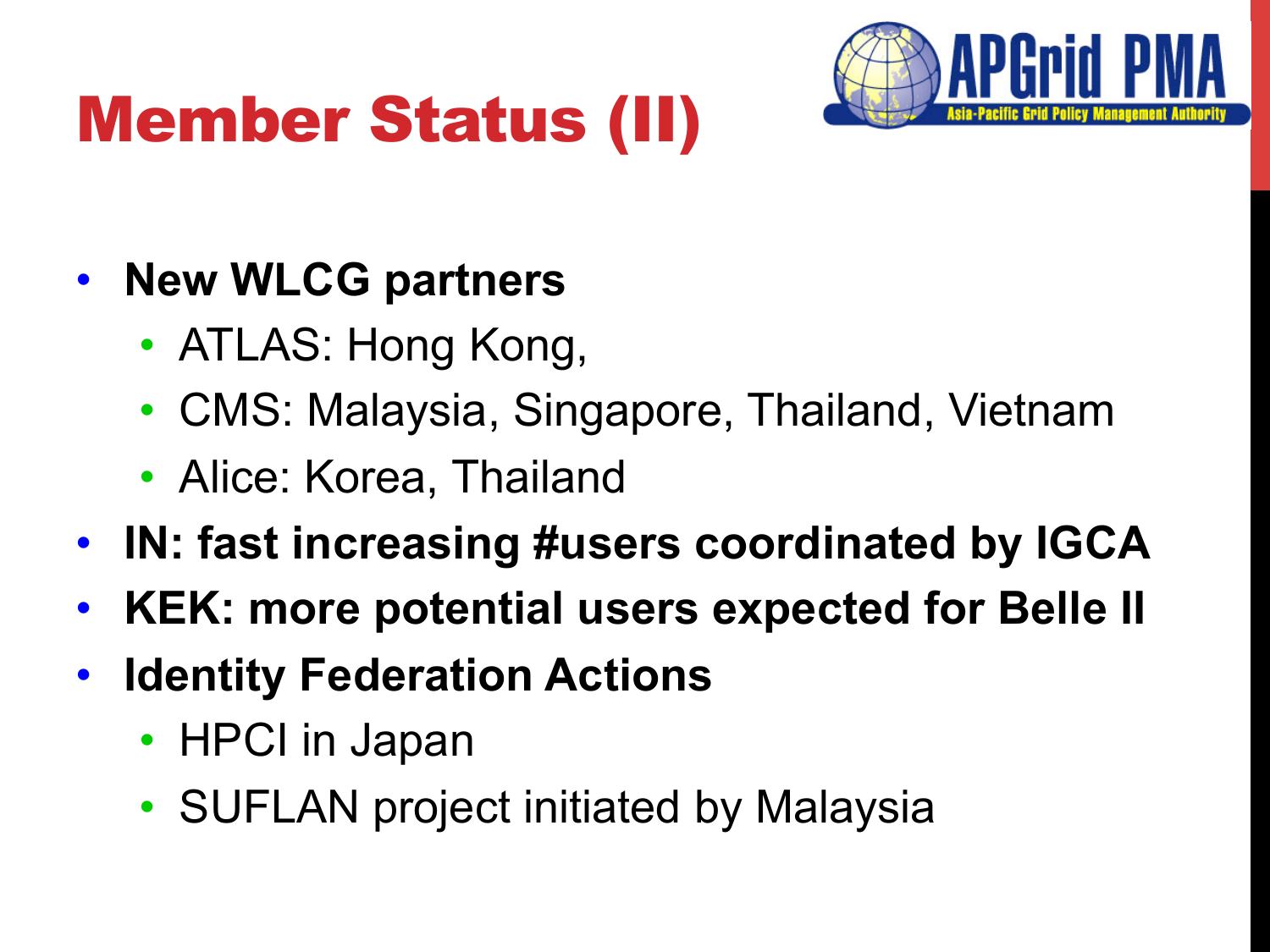### **HPCI**

#### ■ High Performance Computing Infrastructure (HPCI)

- $\triangleright$  distributed computing infrastructure for high performance computing  $\checkmark$  supercomputers, high performance storage, high-speed network
- $\triangleright$  single sign-on (Shibboleth and GSI), distributed file system (Gfarm), one-stop user support service (registration, helpdesk, …)
- $\triangleright$  The production level operation started in Sep. 2012.